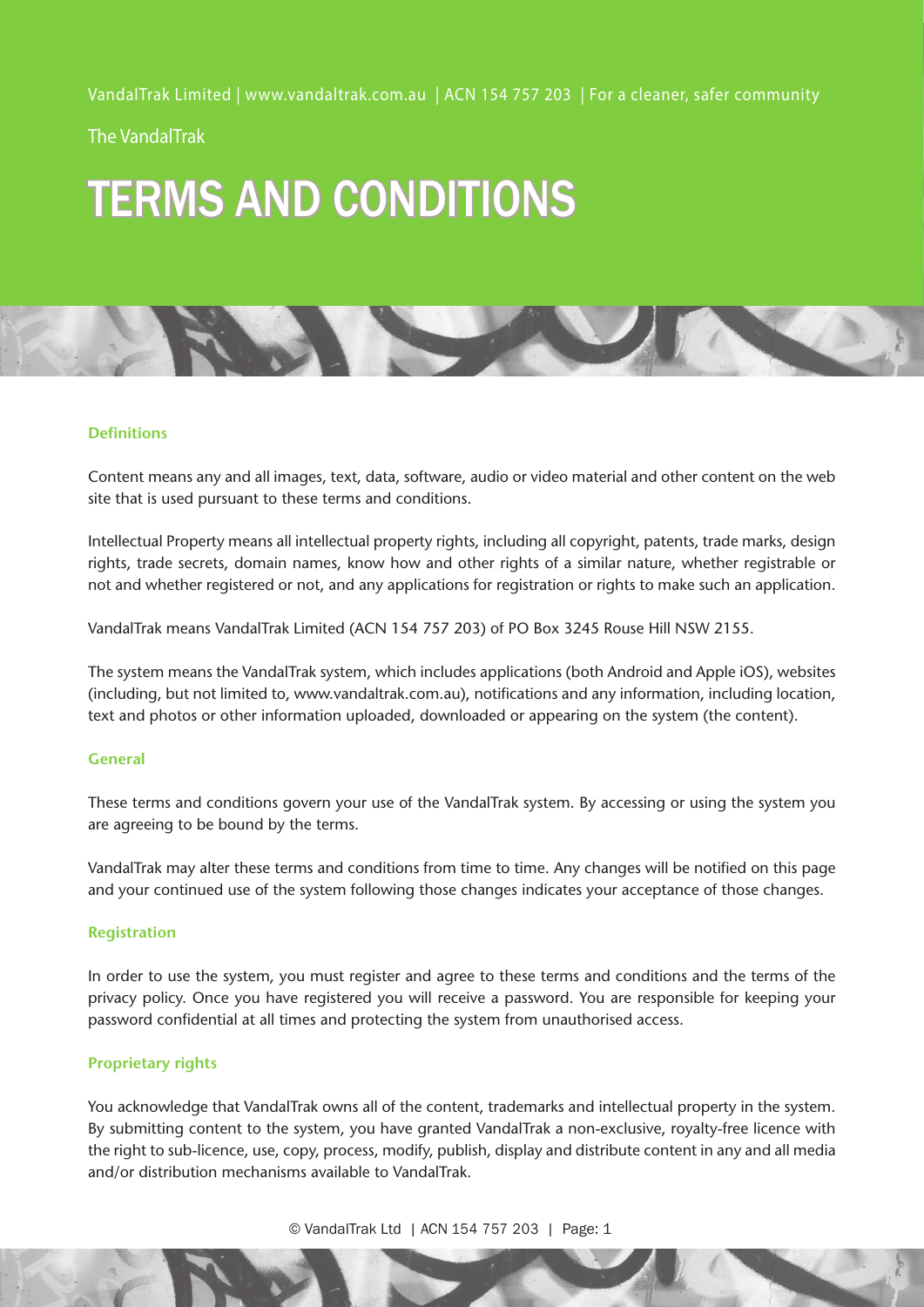All use of the content or trademarks, including all goodwill arising from such use, shall accrue solely to the benefit of VandalTrak, or other companies, organisations or individuals who partner with VandalTrak.

You must not:

- use the system for providing consulting or other services to other persons, firms or organisations, nor to any divisions or majority owned subsidiaries of companies under your control;
- sell, assign, lease, sublicense, transfer, whether in whole or part, the benefit of using the system or any rights or obligations hereunder, without the prior written consent of VandalTrak;
- use the branding (including trademarks) of VandalTrak without the prior written consent of VandalTrak;
- reverse assemble or reverse compile the system or any part of the system; or
- • directly or indirectly do anything that would or might invalidate or put in dispute VandalTrak's title in the content or the trade marks.

You must take all reasonable steps to ensure the provisions of this licence are not violated by any person under the customer's control or in the customer's service.

## **Privacy**

VandalTrak's privacy policy forms part of these terms and conditions and governs what data the system shares with third parties and what personal data the service will store.

This clause will survive the termination of your access to the system.

#### **Sensible use**

You agree not to break any state or Commonwealth laws while recording or uploading content. For example, do not trespass.

Do not alter or enhance content in any way prior to uploading it onto the system.

You agree not to use the system to defame others.

The system should not be used to report crimes in progress, which need to be dealt with by dialling 000 for the relevant emergency services.

## **Limitations of liability**

By using the system you agree that the exclusions and limitations of liability set out in these terms are reasonable.

To the full extent permitted by law, VandalTrak excludes all liability in respect of loss of data, interruption of business or any consequential or incidental damages.

These limitations of liability apply even if VandalTrak has been advised by you as to the possibility of such losses being incurred.

To the full extent permitted by law, VandalTrak excludes all representations, warranties or terms (whether express or implied) other than those expressly set out in these terms and conditions.

© VandalTrak Ltd | ACN 154 757 203 | Page: 2